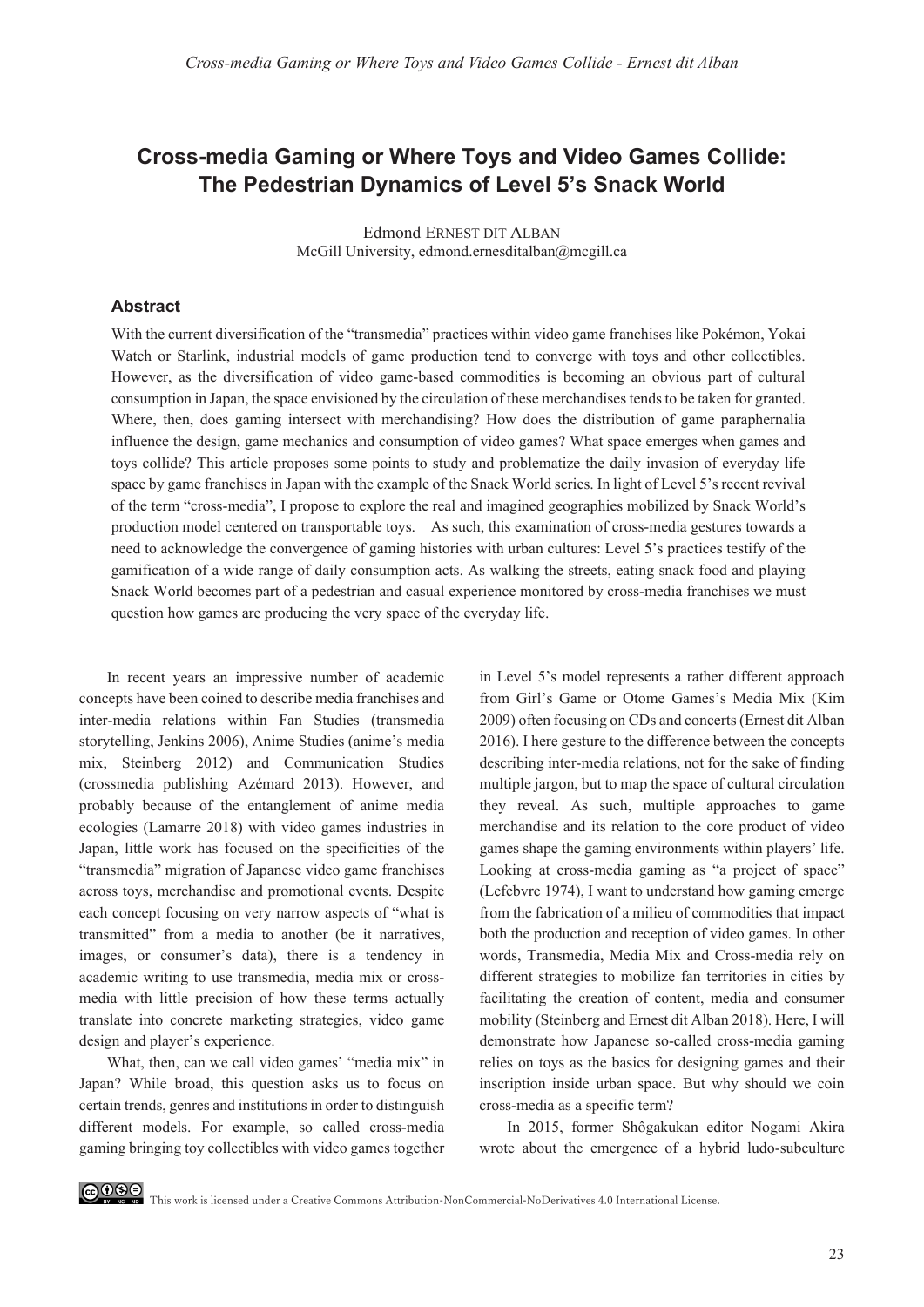called "hobby" cultures during the late 1980s. The vast spectrum of "hobby" resulted from the convergence of children's and adult subcultures of anime, Table Role Playing Games, toys, arcade and console gaming inside of monthly magazines like *Coro-Coro* and *Computik* as well as in the urban landscape of game centers, toys and promodel retail shops and trading card game stores. As such, Nogami suggests that hobby magazines actualized an older production model known as "cross-media": the term "cross-media" dates back to the early 70s, a period marked both by the collaboration between Tokusatsu Studios (e.g Sentai series) with children's magazines to sell rubber toys as the monsters from the *Kaettekita Ultraman* Series (1971) and the urban expansion of game centers from 1972. While TV shows and magazines expended new narrative episodes, toys mobilized consumer's attention through their daily dispersion and served as a tool to unify the conjoined efforts of toy companies, anime studios, manga publishers, game developers and TV stations into a coherent media milieu.

This urban ecology of small toys distributed in between magazines, game centers and toyshops could be the origin of more recent well-known *Coro-Coro* game series such as Game Freak's Pokémon (1996), or Level 5's Yokai-Watch (2011) and Snack World (2017). As such, Game Company Level 5 recently revived the term of crossmedia to describe their industrial partnership with anime studios, broadcasting channels and toy companies. Because of its focus on toy production as a method to unify game franchises, the potential of the term "cross-media" is, I argue, twofold. First, it opens multiple histories of video gaming crossing toys and TV franchises, and second, it reveals the importance of the production of urban networks of players, toys and video games circulation in Japan's game industry.

In previous works, I have situated the succession of media mix strategies within their urban context in Tokyo to illustrate how media mix theories and practices were influenced by local media ecologies often sustained by second-hand shops and fan communities. In doing so, I highlight a historical evolution from the simple diversification of image-based commodities (anime's media mix, multimedia) to the inclusion of fan works and social spaces within franchises (world media mix, event media mix). If multiple strategies often work together, and the term media mix may probably be used as a general term for "transmedia" in Japan, the urban inscription of each individual media mix strategy helps us understand different tactics to mobilize consumer's participation. Although all media mix strategies could be reduced to the idea of the production of multiple products affiliated to a single manga or anime franchise, dismissing the history of the various existing models cuts the medium specificities as well as sociocultural stakes of fan's mobilization in Japan's "transmedia" franchises.

Within my revisit of media mix history, one strategy in particular stresses the importance of another media origin, this time specific to photorealistic images: since the 70s tokusatsu cross-media revolved around another materiality of moving images, one that is not the flat image of anime and video games, that is to say, real plastic toys and special effects. The focus on toys as a center of media production is significant not only in the techniques used to produce narratives, but also in the organization of industrial production, the urban circulation and consumption of crossmedia franchises. Where anime's media mix was mostly infiltrating paper-based ecologies in local bookstores, cross-media focused on the unification of TV and magazine series through the plastic ecology of toy shops. When focusing on cross-media alone, my goal is to start a conversation about the central role of toys in certain subcultural markets originating in Japan from tokusatsu and evolving into video game cultures mostly made for children. Level 5's games in particular demonstrate the colliding of several gaming logics using toys as a medium in between the creation of narratives, gameplay, and networked products. This model is furthermore different from the current mode of event's media mix relying on limited edition images to attract consumers and question the potential origins of a game-centric media mix model.

While more well-known series like Disney Infinity (Avalanche Software 2013) or Skylanders (Toys for Bob, 2011) may come first to mind, the creation of the early 2000's Nintendo e-reader (a devise which could scan trading cards to unlock special content for games) was accompanied by multiple TV and manga series, from Pokémon to Animal Crossing, F-Zero and Megaman. At the same time, trading card games became popular in game center's arcade with famous series as toymaker Takara-Tomy's Pokémon Battrio and Square Enix's Dragon Quest Battle Lord, both released in 2007. The growing economy of tradable collectibles became affiliated with certain media and location that acted as the center for the expansion of gaming audiences exchanging, battling and collaborating in and out of games through toy circulation. Gaming practices and hardware also evolved to support the convergence of collectibles with video games: QR codes reading devices or touch screens appeared in arcades or were sold separately as an extension for consoles. As such, Level 5's recent cross-media strategies have inherited and revised both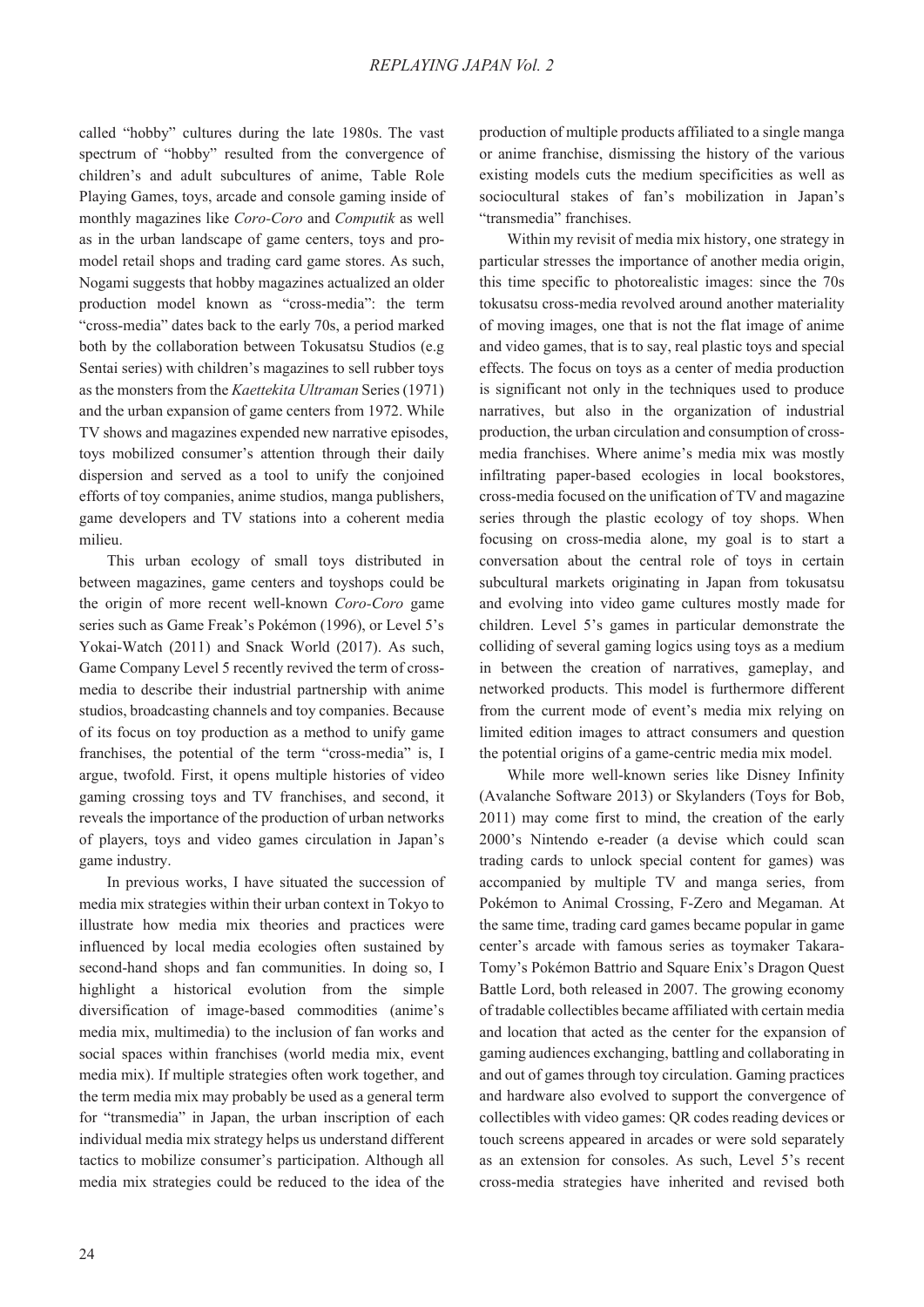legacies by combining the different aspects of Nintendo's and Game Center's cross-media legacies. Snack World in particular emerged from collectibles featured in TV and manga series, producing in-game content both at home on consoles and within the arcade.

Following Snack World's mild success in the late 2010s, this paper aims to identify and problematize the specificities of video game's cross-media strategies in Japan as a production of players' pedestrian milieu, in which players transport toys in order to interact with multiple location-specific versions of a game series. To do so, I will explore the notions, toys and geographies mobilized after the Snack World series, stressing the pedestrian practices and imaginaries of everyday life consumed both within and outside of the game. Transporting Snack World's toys brings the game's adventure into "real" pedestrian motion. The urban circulation of toys therefore acts as the materialization of a portal between fiction and reality and leads players from one media incarnation of the series to another: cross-media gaming re-enacts pedestrian quotidian activities of players when they literally cross media commodities on their way home. With Snack World, cities become a ground to play; the franchise recycles already existing products (mostly snack food) in real life to transpose them inside the game (as healing items), while the game's logics of looting rare treasures from dungeons is transposed to the real-world consumption of toys distributed in real life convenience stores, electric shops and toy stores.

In sum, because it summarizes the recent turn of Japanese game developers to urban space, Snack World gives us the opportunity to 1) start filling the gap for historical research on the various industrial gaming media mix models in Japan, and 2) propose one possible reading of their specificity in terms of spatial dynamics with the example of cross-media strategies as location specific gaming. Snack World is a game designed to fit into Japan's everyday life and mobilize players' attention inside of urban networks of pedestrian circulation.

## **The Theoretical and Practical Stakes of Cross-Media: What is the Relationship Between Gaming and Pedestrian Space?**

When released on transportable Nintendo devices in Japan, the game was labeled as a "hyper-casual fantasy" video game franchise, which brings a game-like world of adventure into player's everyday life. Designed as a classic dungeon crawler role-playing game, players create their avatars to dive into randomized dungeons and defeat monsters to obtain rare treasures. Despite a level-up system to boost a player's stats, the key to Snack World's progression is to repeat certain bosses to craft powerful items and pieces of equipment, which players can in turn use to challenge even deadlier enemies. However, Snack World's fans mostly count on the franchise's toys "Snacks and Jaras" to gain in game loot and progress through dungeons. Jaras are key-holders shaped as pieces of equipment including shields, swords and magic wands, while Snacks are transparent photos of monsters and supporting characters. Both are sold in video game and toyshops, supermarkets, convenience stores, or game centers in blind packages taking the form of treasure chests. Jara and Snacks can be scanned daily by players on consoles and arcades in exchange for in-game loot, power ups or currency. Jaras and Snacks activate a lottery in the game resulting in the acquisition of multiple treasure chests (potentially) featuring the artifact or creature figured on the toy as well as many other crafting materials. Moreover, as players scan toys on different versions of the game scattered across cities, they will obtain more of these bonuses: conjointly using 3DS, Switch, arcade game Jarasuta (Takara-Tomy 2017), as well as store mini-games like "Fairybon" provide more in-game items.<sup>1</sup>

Snack World exemplifies how walking in the city becomes an adventure as cross-media game mechanics invite players to "cross" the use of toys between specific locations and different version of the game, as well as experience multiple mangas, TV series and novels advertising the game's scenario. Toys therefore operate in three ways: 1) as a tool to communicate data from a game to another, 2) as an incentive to consume multiple products, and 3) as a key to interact with urban entertainment networks. The circulation of toys demonstrated by Level 5's "cross-media" model infiltrates well-established practices, imaginaries and territories of everyday hobby consumption to create narratives around them. Snack World mobilizes the full specter of hobby locations, including toy retail stores, video game shops, game centers, supermarkets, convenience stores and trading collectibles secondhand shops. Each type of store proposes either limited editions of toy collections or a local version of the game.

With this first succinct description of Snack World's looting system and urban landscape, I wish to highlight the

<sup>&</sup>lt;sup>1</sup> The Fairybon is a smartphone within Snack World, plastic replicas are available in many toy stores. If a player scans a toy, special bonuses can be obtained after beating a mini-game or "paper rock scissors".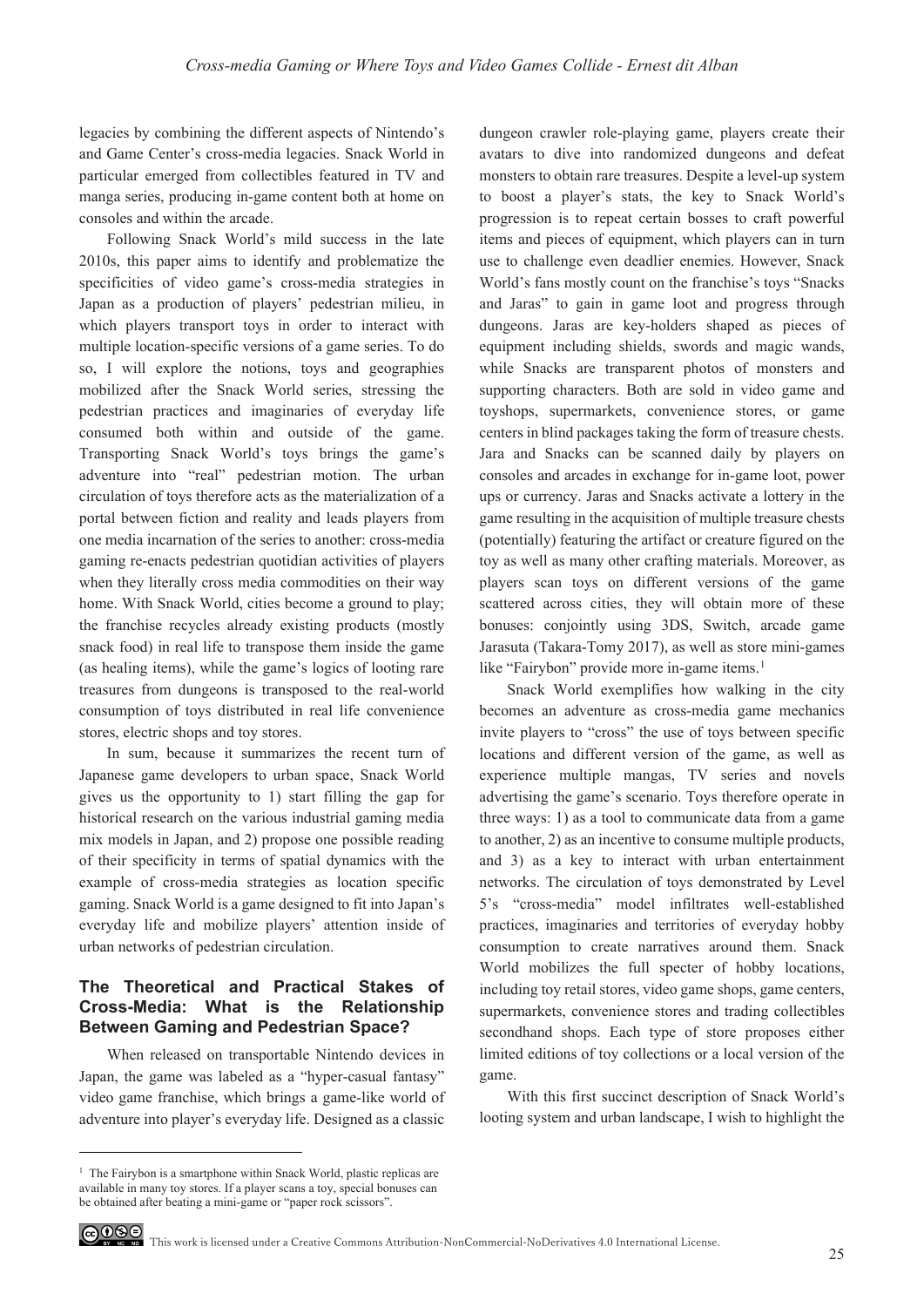importance of the urban geographies and economies of toy circulation within the cross-media gaming milieu. In most studies of Japanese video games, the space occupied by the circulation of portable consoles, mobile games and toys tends to be taken for granted. For these reasons, and although Morikawa Ka'ichirô's (2003) and Patrick Galbraith's (2012) works may represent noticeable exceptions in the case of media mix space in general, very little academic work has been done to explore the spatial stakes of the gamification of Japanese everyday life.

What kind of space, then, emerges from cross-media strategies? In *The Production of Space* (1974) Henry Lefebvre points to the ideological transparency of space. Because our perception of space relies on the synchronicity of practices, imaginaries and power structures, it tends to appear as a "pedestrian" matter (e.g. something not worth noticing). Space simply disappears into the background of everyday life. Extending this insight to studies of game space plays a crucial role in the construction of given media franchises yet it similarly disappears within unnoticed studies of franchise circulations. Snack World in particular calls attention to this circulation, and the quotidian spatial relations on which franchises depend. Snack world is a parody of everyday life consumption transposed onto a dungeon crawler RPG, which plays on the pervasiveness of gaming habitus in real life and quotidian mythos in video games.

Toys become portals (Hartzeim 2016) between these practices as they infiltrate the "transparent" skins of the cultural landscape of everyday life in Japan. Snack and Jaras are present across the multiple institutions one encounters when walking in cities. Cross-media strategies function as a set of under-determinations on consumer's navigation habitus in a media milieu already driven by moving images (Lamarre 2004, 2009): merchandise tends to be sold in very specific places and therefore repeat particular paths through the city (Steinberg and Ernest dit Alban 2018).

In his article on the Yôkai-watch series, another Level 5 game franchise, Marc Steinberg (2017) explored the notion of mobilization. Steinberg highlights how Level 5's video game project mobilizes consumer attention and participation through the production of a media environment including interactive toys, TV series and dances. Here, I would like to take his conceptualization one step further by emphasizing the spatial effects of this mobilization performed by so-called "cross-media toys." Cross-media, I argue, mobilize consumer interest to move through specific geographies of retail, gaming and secondhand locations. I aim to analyze the transparent production of space (Lefebvre 1974) of the everyday life depicted in Level 5's series. That is to say, an urban milieu identified as an obvious part of the everyday life consumption of TV shows, games and snack food, and integrated into a marketing strategy capitalizing on consumer mobility through toy dispersion.

In sum, this will facilitate a broader understanding of how media franchises participate in a transparent production of space by making the pursuit and carrying of merchandise and gaming logics a "pedestrian" (e.g. obvious and mobile) part of everyday life. This suggests the need to rethink about the material impact and design of cross-media products as objects made to be transportable and be a part of quotidian experience. The production of a pedestrian space of gaming moreover reveals the daily emprise of media conglomerate on the quotidian as well as the urban territories where consumers can build communities and exercise a certain social agency.

## **The Meaning of "Crossing" Media: From Industrial Cooperation to Crossing Streets**

Cross-media, as it is defined by Nogami (2015) and Level 5, designates a model of industrial cooperation usually formed between toy makers, hobby magazines, animation studios and broadcasting channels. Cross-media is heavily characterized by the production of toys as a mean to unify the sporadic distribution of multiple episodes produced by partners. In the case of Level 5's cross-media franchises, the idea of narrative unity comes after the consumption of toys and its interaction to game's mechanics and worldview. Snack World tells a generic revenge plot featuring the main character Chup's adventures while he trains to defeat the vile (and capitalist) Vinegarr who destroyed his village "because it makes the economy run." In the 3DS (2017) and Switch (2018) versions, the player's avatar also happens to be (conveniently) from the same village and joins the ride. In other words, very few stakes hold in the story and the different series mostly illustrate how to play the game, use the toys, and buy affiliated products.

For this reason, Snack World's milieu mostly grew through the circulation of a new brand of toys. So-called Snacks (crystal clear plastic plates representing a picture of a summon) and Jara (key-holders designed as miniature weapons and pieces of equipment like shields) where advertised as the main novelty of the series from an early stage (Izumirobo, 2017). The series subsequently invaded territories and gaming logics surrounding hobby cultures in toy and video game stores, arcade games and secondhand collectible shops. Touching trading toys on game screens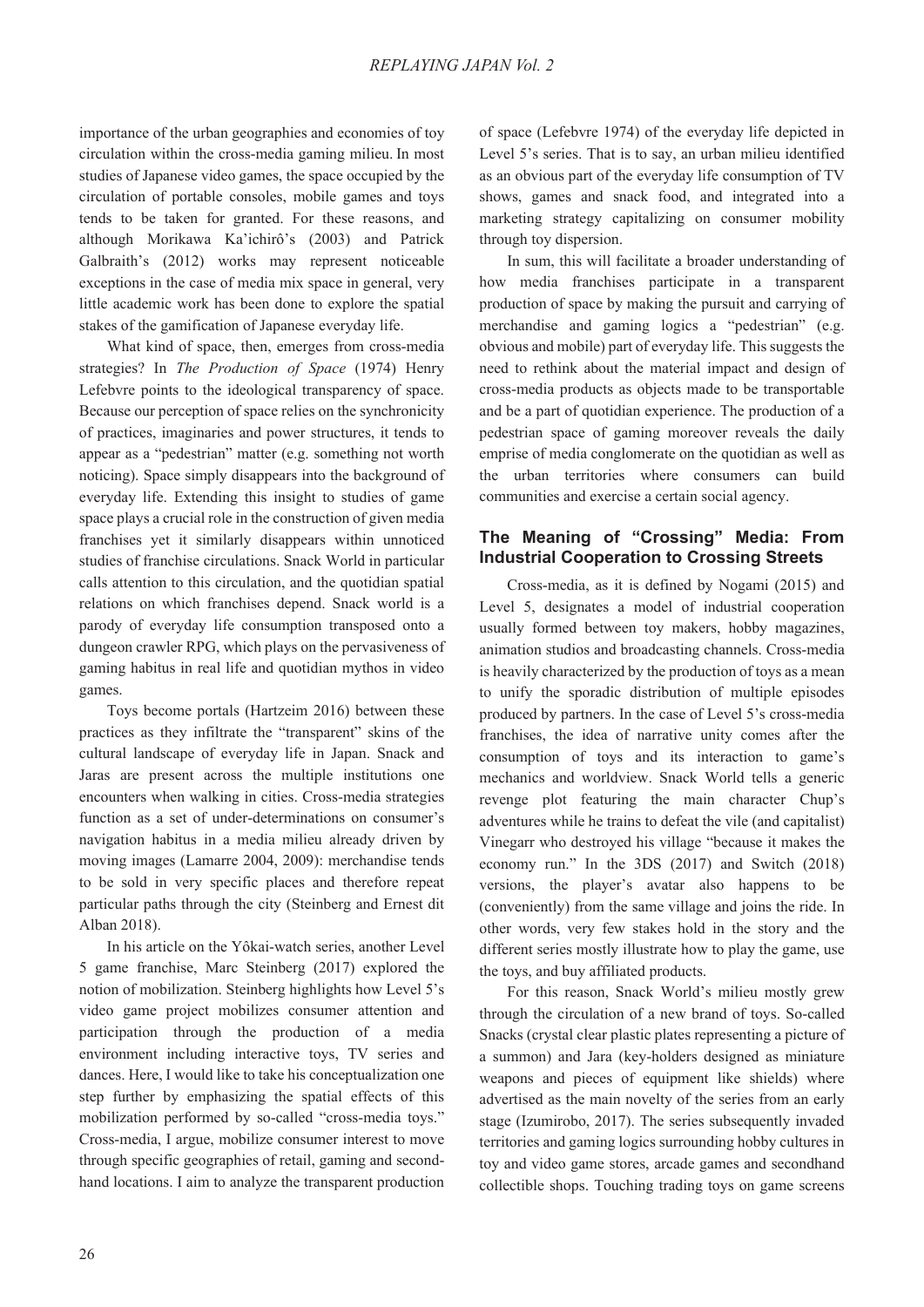or controllers to unlock in game contents is indeed an old concept reminiscent of Nintendo's card e-reader (2001- 2003), which used trading cards to expend gaming experiences in F-Zero Falkon no densetsu (2003) and the Megaman eguze series for Game Boy Advance (2003- 2005). But Snack World also inherits of the spatial practices (Lefebvre 1974) affiliated with game centers and hobby magazines in the mid-2000s (Yamanaka 2013): the action of collecting cards and toys interacting with arcade games is inscribed into specific geographies and economies of secondhand goods like Akihabara or Ikebukuro in Tokyo.

An interesting hypothesis is that cross-media game mechanics could results from the convergence of crossed industrial cooperation to produce multiple products within the same franchise, with urban practices emerging as players transported toys across the streets from a game location to another. This Japanese milieu of games interconnected by toys and pedestrian players could be the origin of specifics tropes in game design, marketing and merchandise. In Snack World, the central role of touching transportable toys on screens or controllers summons teammates, while also providing key equipment and increasing craft material. Slight changes in console and arcade gameplay can also highlight these dynamics: when scanned on consoles, toys will have a random drop within a certain pool of items fixed for each toy model. The repetition of scans will however increase the player's ingame resources to craft stronger equipment daily. On Jarasuta arcade games, toys place more emphasis on the combat system (shared with 3DS and Switch). Because each toy has specific strength and weaknesses, transporting the most efficient team is crucial: equipment, skills and teams will be granted each game by the toys the players bring with them. Each game of Jarasuta therefore asks players to scan toys to choose their equipment for the next battle depending on the monsters to defeat.

The "situatedness" of toy-like equipment therefore transpires both in and out of the game. Despite Snack World's resemblance to other dungeon crawler games usually focusing on a fix set of skills and attacks, players have to change of weapons all the time: avatars are equipped with two key chains (similar to the one sold with the toys) allowing them to quickly switch in between up to twelve weapons with their own skills and attacks. Snack World's combat system therefore focuses on a wide range of equipment provided by toys. Changing weapons, clothes and toys from one dungeon to another is crucial to success when facing waves of enemies with specific weaknesses. Theses aspects of pedestrian transport and situational adaptation functions with the branding of Snack World as a "hyper casual fantasy" world imagined as the mix of reallife institutions present in Japanese cities (like convenience stores, railways, department stores) and meta-jokes about Role Playing Games (RPG). Characters casually present the gameplay mechanics of quests, level up or loot as an ordinary part of their everyday routine. In other words, players are invited to a kingdom of "Smartphones and Dragons" where the rhythm of the everyday life is punctuated by the action of changing gears, that is to say change the toys they are transporting. Thus, we must take Level-5 seriously when it uses the term "cross-media" rather than "media mix" or "transmedia"; it refers, I suggest, to the physical act of crossing a street, crossing a city, crossing the paths of other consumer-users, and crossing media platforms. Crossing is a literal, spatially-located act shaping people's rhythms of everyday life and extending its logics to gaming experiences.

This conceptualization of "gaming as crossing" reflects on the industrial level of the game as well because the relationship between products and institutions rely on toy distribution. Depending on promotional events and releases, each one of the partner institutions like Takara-Tomy propose a limited-edition of a Snack, a Jara or a QR code collectible card to play the Nintendo game, arcade games or (future) smartphone games. As such, when promoting Snack World on their YouTube channel, Level 5 announced a partnership with Takara-Tomy (toys), Shôgakukan (Hobby magazines), Tôei (Theatrical animation), TV-Tokyo (Broadcasting Channel), Avex (music and opening themes). These industrial relations participate to the multiplication of products, creating both an environment of commodities and a calendar of shared media production between partners unified by the association of each product with Snacks and Jaras. Hence, in addition to the toys, Level 5's cross-media approach emphases physical circulation through urban spaces in order to collect all the required goods needed to effectively play the game and enjoy the television series.

#### **Techniques and Technologies of Cross-Media: Mobilizing Consumers, Content and Toys Across "the Real Zone"**

Like many items obtained in a classic RPG game, Snacks and Jaras are found in random treasure chests during dungeons. Toys reproduce this encounter in various shops when sold in paper chests mimicking their apparition in the game. Although this randomized strategy does not vary much from other marketing strategies, the real technical innovation of Snack World consists of the introduction of NFC chips placed inside of the toys: the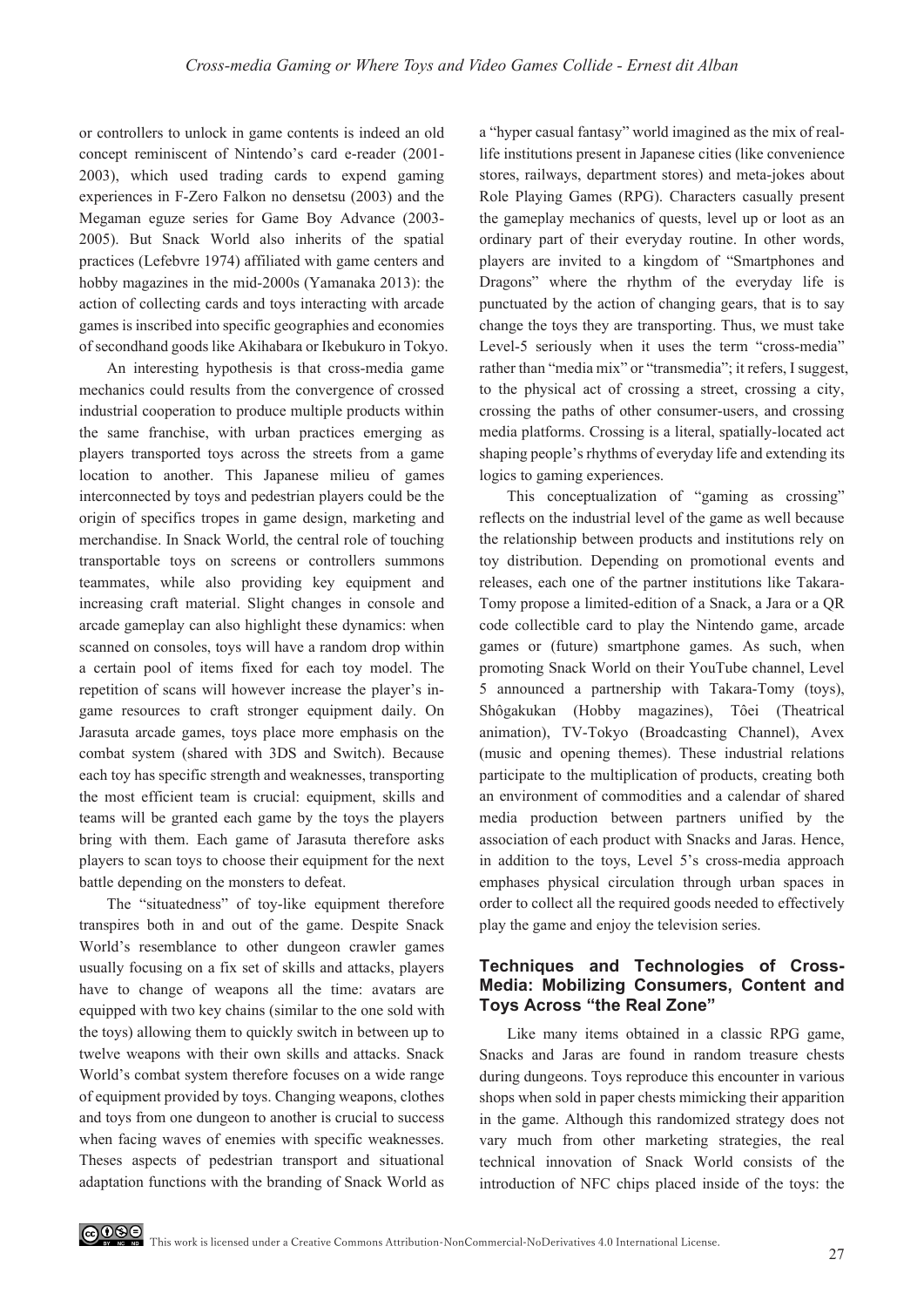previous QR code based cross-media until Level 5's Yôkai-Watch franchise was limited to a single scan because most media platforms of the series environment memorized which QR codes had already been used. NFC (Near Field Communication) technologies are common in multiple devices such as contactless payment. By evolving from tiny medals with a fixed code on a sticker to a transmitting device, the technology of Snacks and Jara allow them to be used daily to obtain in-game items and operate across multiple platforms. The design of these toys helped actualize the player's daily experience of the game and follow his or her steps. As such I would like to think about the notion of "real zone," coined by Level 5 to promote the game at an early stage, as a way of conceptualizing how toys make the real world and the game world collide through pedestrian motion. "Real zone" was a concept used by the developing team to express the way game logics would penetrate inside of the everyday life of gamers.

In his article on the Pretty Cure anime series, Hartzheim (2016) developed a similar concept of the "product portal" as a means of explaining the function of toys onscreen and off-screen within Japanese cartoon series for children. Hartzheim writes:

As portals can provide organized gateways into diverse amounts of information and connect gaps in different registers of media, anime products can connect characters to viewers, and fantasy spaces to spaces of everyday reality. (1076)

Hartzheim highlights how specific scenes and CGI effects position toys as devices used to enter the series' world. Snack World's anime, manga and games also feature similar product portal scenes, marking each episode with a demonstration of how toys work. For instance, Chup will take his Fairybon (a Smartphone made by fairies) out of his pocket and scan a toy on it, summoning a creature in the case of Snacks (Snacks are "pictures" of monsters) or transforming miniature accessories and weapons into human size objects with Jaras. This key scene also reenacts the basic notion of Snack World's battle system switching between multiple keyholder weapon. We can therefore investigate what type of space is produced by the crossmedia product portal in order to reveal how Snack World's "hyper casual fantasy" unravels patterns of materialization of the series world inside of quotidian urban space of gaming.

The commercials used to promote Snack World in Japan are useful materials to investigate how the franchise represents adventures bumping into everyday consumption. The first series of TV commercials by toymaker Takara Tomy entitled "Our world is now Snack World" present a boy waking up to an exciting world where everyone uses Jara and Snacks to accomplish everyday chores. 2 The commercial emphasizes the reunion of "real" people transforming toys into CGI weapons and monsters in the same shots to demonstrate how Snack World's gameplay invades reality. Another episode features a group of boys fighting a boss monster that appeared in a park nearby their house. These graphic gestures demonstrate how the series' gameplay is marketed as a casual activity: when walking with Snacks and Jaras the world around the players connects to the game's various incarnations and materializes their adventures "for real."

A second series of commercials released by Level 5 feature the misadventures of grown-up adventurers who are defeated over and over by monsters, before stopping by a convenience store to purchase power-ups.<sup>3</sup> Specific snack foods and toys are presented as key items to defeat the opponent, with clear shots of Jaras opening and closing the video. These real-life inspired locations also play an important role in the game: eating snack food provides temporary stats bonuses and the only place to purchase such items is restricted both in and out of the game to convenience stores. Indeed, Snack World tends to transform supermarket and convenience store food into "portal products." Various real brands including Kellogg's Frosties cereal, drinks like Donboinka's Ramune, Tonboshanmeri silver, Kyûsai's Aojiru, snacks like Oyatsu company's Baby star ramen, Calbee's Konsomepanchi and even school Shôwa notes were added to the game as power ups, clearly defining the series' primary audience as middle-school children. The spatial aspect of the series consequently emerges from the conjunction of action gameplay with the pedestrian activities of stopping by a store to buy food. By focusing both on children and their daily environment, Snack World represents a casual take on dungeon crawler RPGs: the vital cycle of entering a dungeon and stopping by cities to sell and buy items transforms into everyday life shopping. In sum, while presenting different protagonists, both commercials establish cross-media gameplay and toys as the portal between fiction and reality by emphasizing on their inscription within specific imaginaries and territories of liminal spots inside daily consumption and leisure. As early advertising made it clear (Izumirobo 2017), "the concept of The Snack World is a "real zone" using toys unifies the values (*kachikan*) between reality and fantasy." In what

<sup>&</sup>lt;sup>2</sup> The commercial is available on the following link. August 8 2019. https://www.youtube.com/watch?v=Y3unFOr3AJM

<sup>&</sup>lt;sup>3</sup> The commercial is available on the following link. August 8 2019. https://www.youtube.com/watch?v=5-az1PkNmgA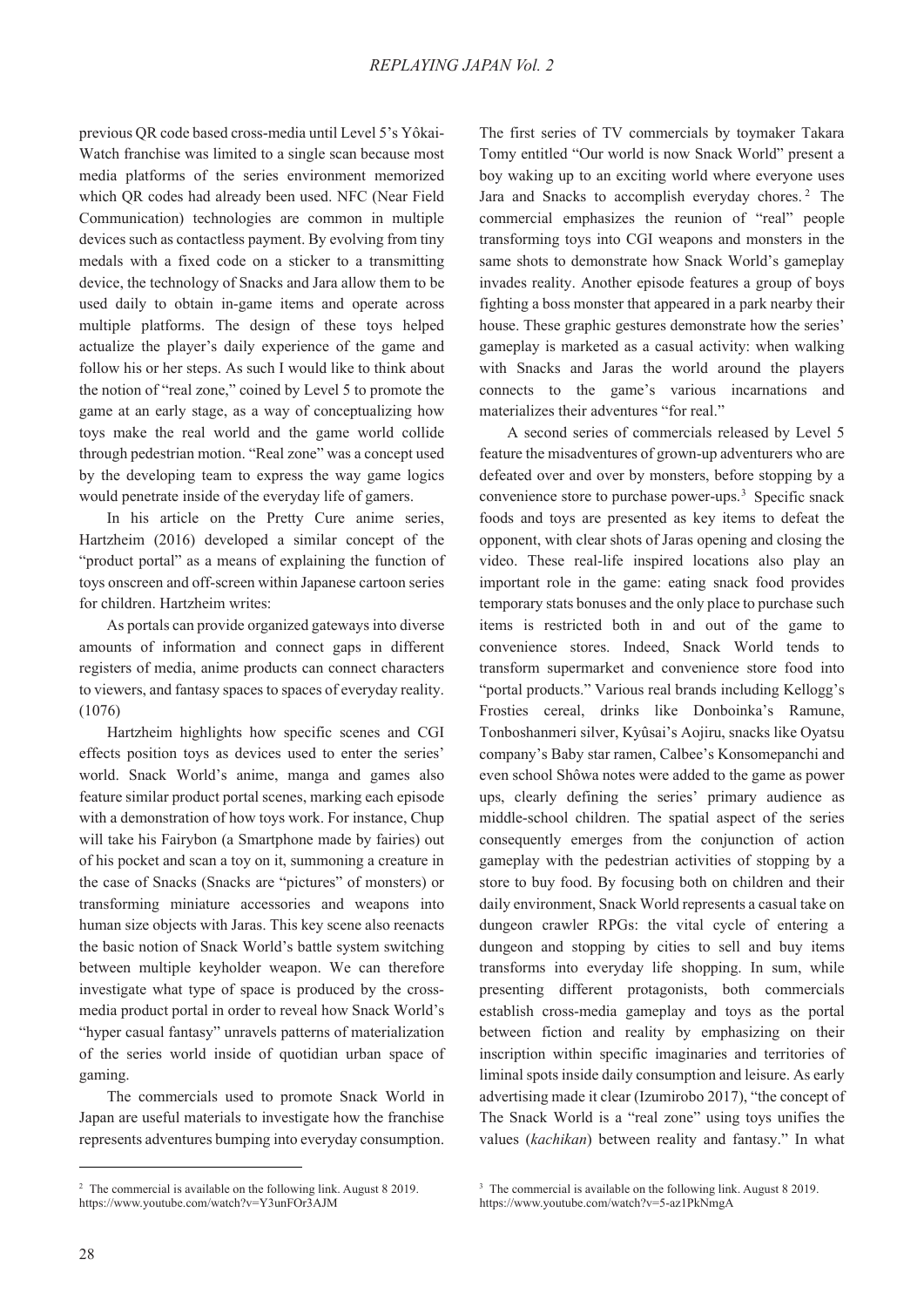follows, I will explore how the game logics of this so-called "real zone" establish themselves inside a transparent and pedestrian space by describing how NFC technologies fit in the quotidian urban geographies and imaginaries of hobby cultures.

Snack World's main merchandise productions are Snacks and Jaras, randomly distributed in paper treasure chests. Various collections of blind boxes give the consumer a vague idea of which item are available, and the randomization of such collectibles mirrors a similar gamble logic present in (most) Level 5's cross-media games: the Gacha-Gacha or capsule vending-machine. Although most toys represent creatures and items obtainable in-game, rarer Snack and Jara gives access to extremely powerful limitededition power-ups. Playing the Gacha-Gacha in real life subsequently gives a certain amount of daily in-game capital to players: when scanning toys every day one can obtain random loot including craft material, power-ups or virtual versions of the toys. The technologies of NFC chips specifically transcend platform-specificities to assure the (trans)portability of toys across retail distribution, a phenomenon quite similar in logic to what Lamarre called platformativity (2017) or a distributive field of information (2004).

In other words, these toys re-articulate the meaning of cross-media as both multiplying toy usage a cross-media platforms and crossing the streets. Even the toy's name highlights a certain pedestrian logic accompanying customer. If the etymological origin of Snacks is obviously represented by the franchises' emphasis on convenient store snack food as power-ups, Jara's meaning comes from the onomatopoeia *jarajara*, or the sound made by metallic items colliding like money coins in a pocket. Although the Snacks design remains less suggestive than the Jara's form as key-holders, Snack World's toy are depicted by commercials as transportable items made to transform consumer's casual circulation as an adventure. However, playing Snack World requires gamers to move only across certain urban locations. The reunion of NFC technologies with transportable toys therefore mobilizes pedestrian movement to create exchanges in between the various iterations of the game series. When scanning a toy on a platform, NFC chips will inscribe an in-game currency called "mana charges." Toys therefore become the medium to transport and accumulate mana-charges from a game to another and exchange it against rare items. Indeed, the product portal (Hartzeim 2016) aspect of Snacks and Jaras are not limited to the reproduction of key scenes of the anime series, they also transferring location-specific data from one medium to another when playing the Jarasuta arcade game, visiting toy stores and hobby conventions or even using the Fairybon toy at home. Scanning the toys on media on each platform gives a certain type of "mana charge" that can be exchanged inside the game against items. Because very rare "in game items" can only be exchanged for mana-charges, the transportation of toys across the so-called "real zone" of Snack World's merchandise distribution sites becomes a vital element for players to experience the game—for Level 5 to mobilize their consumer's interest. Snacks and Jaras nonetheless allow pedestrians to play different versions of the game, enjoy the anime and manga series, and also capitalize and reunify this investment in the series at large by gaining always more in game objects. In sum, the cross-media terminology of Level 5 might refer to the strategy (and milieu) which emerges when toys guide consumers in between media. As the TV series and manga serializations teach how to use the toys, games become the space of practice of Snack and Jara logics.

#### **Geographies of the everyday life in and out of The Snack World: Urban spots, weapon brands and trade partners for your hypercasual adventures**

As explained in regard to mana-charges, Snack World's toys are at the center of pedestrian logics of consumer mobilization. Transportable collections support consumer investment in the franchise by capitalizing on cross-platform interactions across location specific game infrastructures. Snacks, Jaras organize repetitive daily tasks of scanning toys on media platforms and transmitting mana-charges to other devices. Gamers may gain more ingame capital by stopping at certain spots already featured in their everyday hobby environment. This logic of transporting toys to experience the game "in real life" is also featured in Snack World's merchandise that accentuates the pedestrian dimension of toys key holders with suitcases and other item helping to carry collections and make your Jaras "*jara-jara*" (collide and ring) on your way to the next cross-media spot. But what institutions are networked by the routes of cross-media consumer circulation?

Official distribution locations mostly include convenience stores like 7/11 and Lawson, supermarkets, or electronics stores like Softmap or Yodobashi Camera. At these sites, toys are randomly distributed inside various collections of location specific treasure chests (*torejara bokkusu* for electronics stores), Gacha-Gacha capsule machines (*torejara bokkusu gacha* in Game Centers) and candy boxes (*torejara bokkusu gamu* at convenience stores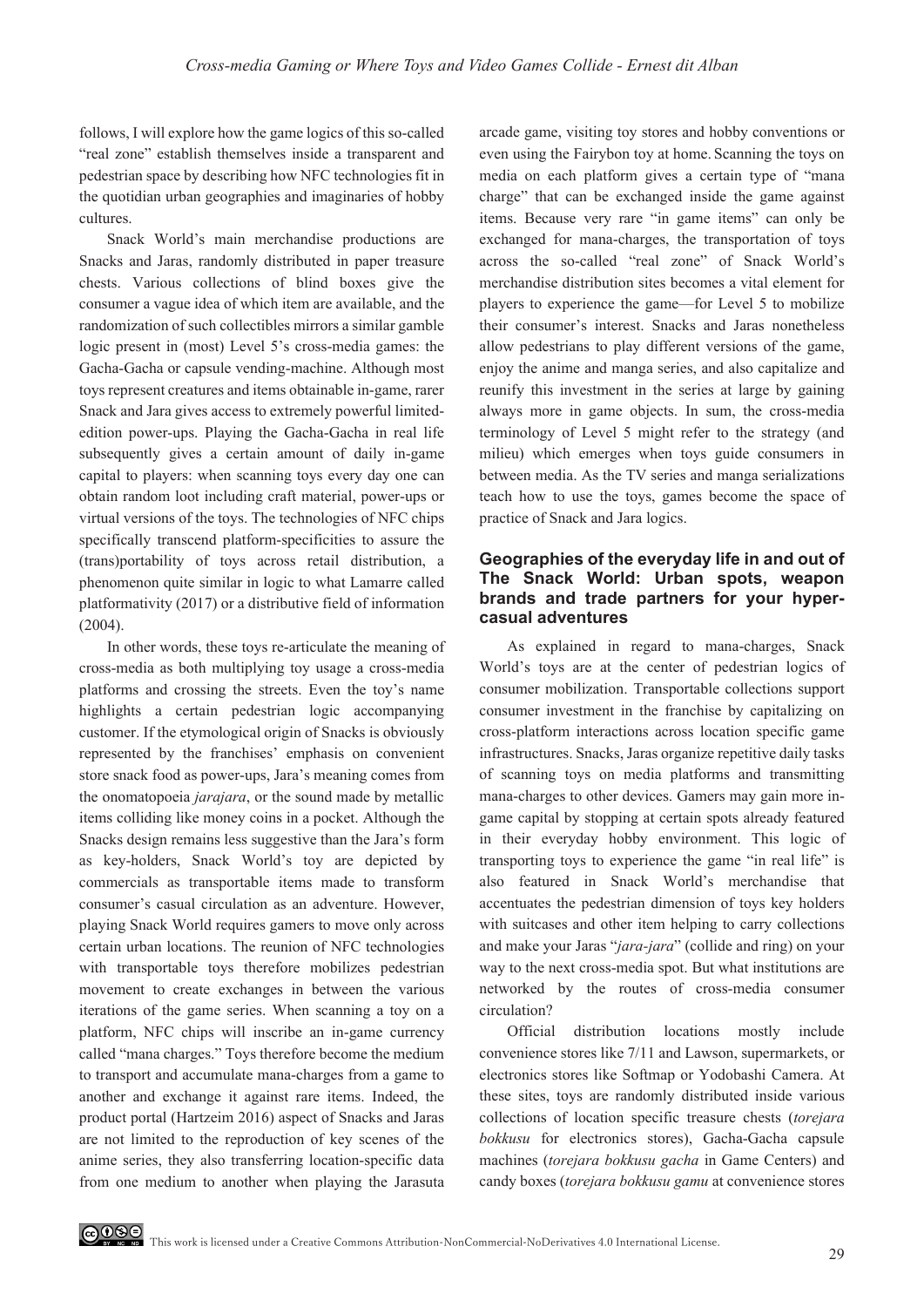and supermarkets). Each series of chests has multiple collections featuring different items with specific rarity rates from Petit Rare to Legendary Rare. New series were available approximately every two months. In other words, the serialization of treasure boxes periodically reactivates circuits of pedestrian circulation, but also follows the appearance of key items in the anime or the game's DLC. Most of these shops also participate to mana-charge circuits with Jara-touch stands and to promotional events of *Jaragahoshiinjara* ("I want Jara") events wherein there is free distribution of limited-edition toys. Because Snack World's "hyper-casual" game design emphasizes several random modes of distribution in blind packages, lotteries, Gacha-Gacha and other vending machines, "*irochigai*" (color swap) or "secret" limited edition items, which appear as location-specific merchandise for a certain time.

The "real zone" logic from the games therefore expends across urban retail landscapes: we may witness here the gamification of the production of space (Lefebvre 1974) and the transposition of everyday life as ground for play; the lottery systems of both virtual and real toys purchase unify the imagined and material territories of the so-called "real zone."

#### **Conclusion: Are crossing streets and games enough?**

Mapping the places of Snack World's cross-media circulation highlights how game developers act as ethnographers following the urban life of consumers in order to produce pedestrian merchandise and gaming practices. That is to say, toys and games that can easily be transported to fit inside of pre-existing routes of consumer circulation. In light of Lefebvre's work, the stakes of the production of gaming spaces lie in the power dialectics of pedestrian logics to potentially invisibly determine consumer agency. Snack World's toys in particular define the core of cross-media game series through a strategy inscribing gaming in the background of the transparent triviality emerging from daily consumption trends. This extends to other examples like the Pokémon, Digimon or Medarot series that are often dismissed as a media mix model. While remaining a niche game, Snack World exemplifies the importance of a study of games in their urban context. In retrospect, Yokai Watch was also a success because of the short life of medals: they could be scanned only one time. Once used, players had to resell them or exchange them. In contrast, Snack World's mild success might point to an important direction in the study of cross-media gaming: media obsolescence and hardware compatibility (see Acland 2006).

After 2018, Snack World struggled to keep the interest of its audience. The series still paradoxically had the potential to improve Level 5's model: with reusable objects players could expand their routes of gaming and reuse data from a platform to another. The lack of obsolescence however did not create many secondhand exchanges typical to hobby cultures and their urban ecology. Newer Level 5 cross-media toys went back to cheaper forms and interactions. This highlights the following dilemma; if new toys do not appear, the hardware will become obsolete; however, if toys cannot be applied in multiple games, consumers tend to lose interest. Crossing media, pedestrians and streets are not sufficient to build up media empires; there is a need of balance between collectibles and video games, a balance that Level 5 decided to handle with cheap toys with a wide pedestrian circulation.

#### **Bibliography**

- Acland, Charles. 2006. "Introduction: Residual Media." Residual Media, edited by Charles Acland, Minneapolis: University of Minnesota Press, xiiixxvii.
- Ajima, Shun. 2004. Mangadôjinshiekusetera 82-98 jôkyôrontorebyû de yomuotakushi. Tokyo: Kuboshoten.
- Allison, Anne. 2006. Millennial Monsters. Berkley: University of California Press.
- Avalanche Software. 2013. Disney Infinity. Playstation 3. US, Disney Interactive.
- Brooker, Will. 2004. "The Blade Runner Experience: Pilgrimage and Liminal Space." The Blade Runner Experience: The Legacy of a Science Fiction Classic, edited by Will Brooker, London, UK: Wallflower Press, 11-30.
- Capcom. 2003. Megaman Eguze. Gameboy Advance. Nintendo.
- De Certeau, Michel. 1990. L'invention du Quotidien 1 : Arts de faire. Paris: Gallimard, Folio essais.
- Ernest dit Alban, Edmond. 2016. Mapping Methods: Visualizing Visual Novel's Cultural Production in Japan. Gamenvironments (4), 140-160.
- ——. 2020. Pedestrian Media Mix: The Birth of Otome-Road in Tokyo. Mechademia 12.2. Forthcoming.
- Galbraith, Patrick. 2016. Media Convergence in Japan. Kinema Club.
- ——. 2012. Otaku Spaces. Chin Music Press.
- Game Freak.1996. Pokémon, Gameboy. Nintendo.
- Geraghty, Lincoln. 2014. Cult Collectors. London: Routledge.